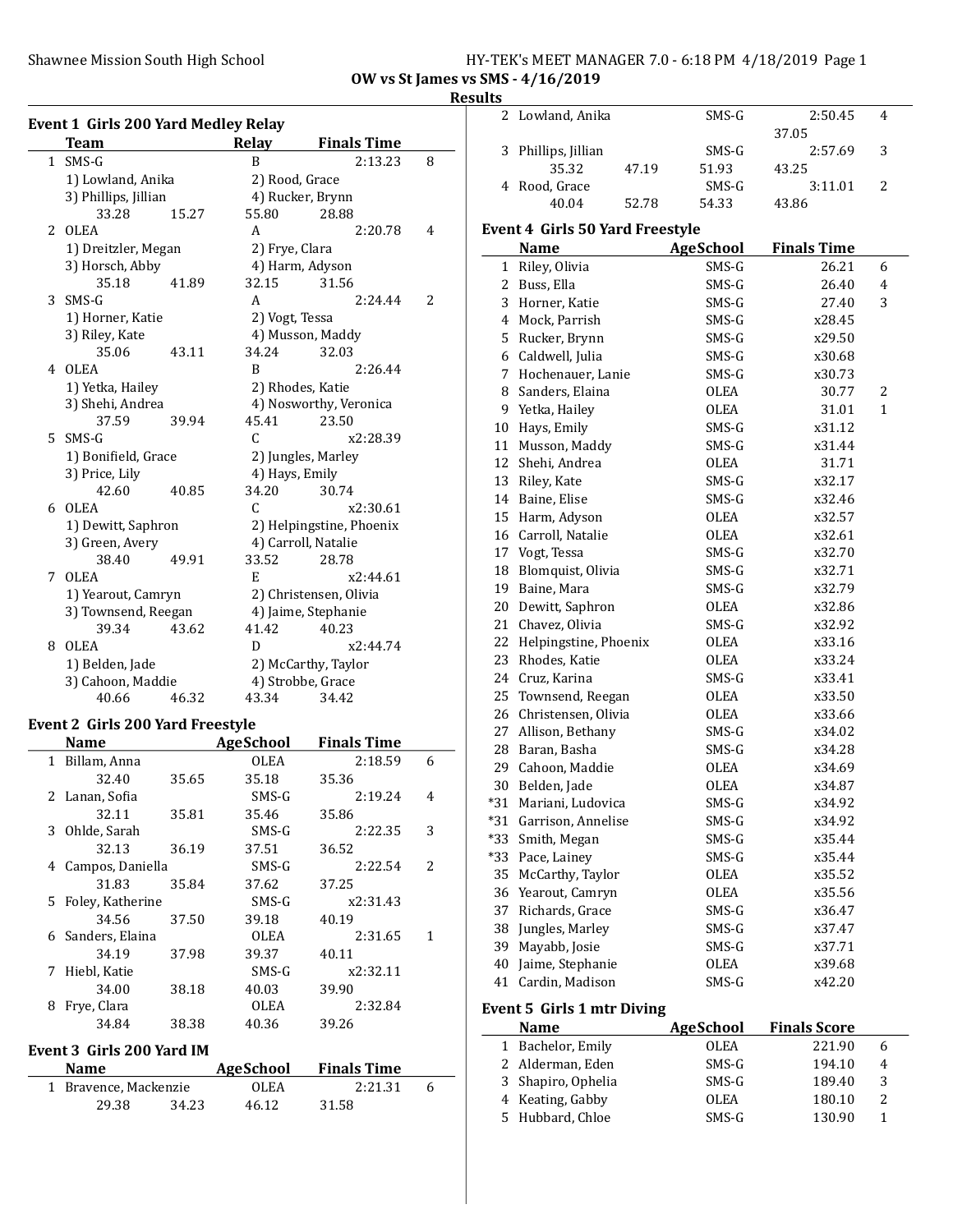# Shawnee Mission South High School HY-TEK's MEET MANAGER 7.0 - 6:18 PM 4/18/2019 Page 2

OW vs St James vs SMS - 4/16/2019 Result

|    | (Event 5 Girls 1 mtr Diving)            |       |                  |                     |   |
|----|-----------------------------------------|-------|------------------|---------------------|---|
|    | <b>Name</b>                             |       | <b>AgeSchool</b> | <b>Finals Score</b> |   |
|    | 6 Stannard, Sky                         |       | SMS-G            | x119.70             |   |
|    | 7 Nerstheimer, Maya                     |       | SMS-G            | x107.45             |   |
|    | 8 Miles, Ash                            |       | OLEA             | 102.65              |   |
|    | 9 Nosworthy, Patricia                   |       | OLEA             | x101.85             |   |
|    | 10 Voltmer, Lila                        |       | SMS-G            | x100.50             |   |
|    | Event 6 Girls 100 Yard Butterfly        |       |                  |                     |   |
|    | <b>Name</b>                             |       | <b>AgeSchool</b> | <b>Finals Time</b>  |   |
|    | 1 Kernen, Lydia                         |       | SMS-G            | 1:05.67             | 6 |
|    | 30.25                                   | 35.42 |                  |                     |   |
|    | 2 Horsch, Abby                          |       | OLEA             | 1:15.17             | 4 |
|    | 33.66                                   | 41.51 |                  |                     |   |
|    | 3 Price, Lily                           |       | SMS-G            | 1:24.34             | 3 |
|    | 36.32                                   | 48.02 |                  |                     |   |
|    |                                         |       |                  |                     |   |
|    | <b>Event 7 Girls 100 Yard Freestyle</b> |       |                  |                     |   |
|    | <b>Name</b>                             |       | <b>AgeSchool</b> | <b>Finals Time</b>  |   |
|    | 1 Bravence, Mackenzie                   |       | <b>OLEA</b>      | 55.82               | 6 |
|    | 27.03                                   | 28.79 |                  |                     |   |
| 2  | Riley, Olivia                           |       | SMS-G            | 57.50               | 4 |
|    | 27.44                                   | 30.06 |                  |                     |   |
| 3  | Buss, Ella                              |       | SMS-G            | 58.57               | 3 |
|    | 27.90                                   | 30.67 |                  |                     |   |
| 4  | Horner, Katie                           |       | SMS-G            | 1:01.52             | 2 |
| 5  | 29.49                                   | 32.03 |                  | x1:01.60            |   |
|    | Ohlde, Sarah<br>29.35                   | 32.25 | SMS-G            |                     |   |
|    | 6 Billam, Anna                          |       | OLEA             | 1:03.22             | 1 |
|    | 30.10                                   | 33.12 |                  |                     |   |
| 7  | Mock, Parrish                           |       | SMS-G            | x1:04.59            |   |
|    | 30.62                                   | 33.97 |                  |                     |   |
| 8  | Birkel, Grace                           |       | SMS-G            | x1:05.56            |   |
|    | 31.49                                   | 34.07 |                  |                     |   |
| 9  | Rucker, Brynn                           |       | SMS-G            | x1:06.62            |   |
|    | 31.12                                   | 35.50 |                  |                     |   |
|    | 10 Dreitzler, Megan                     |       | OLEA             | 1:07.29             |   |
|    | 31.84                                   | 35.45 |                  |                     |   |
| 11 | Foley, Katherine                        |       | SMS-G            | x1:09.79            |   |
|    | 33.74                                   | 36.05 |                  |                     |   |
| 12 | Musson, Maddy                           |       | $SMS-G$          | x1:10.16            |   |
|    | 32.20                                   | 37.96 |                  |                     |   |
| 13 | Yetka, Hailey                           |       | OLEA             | x1:10.92            |   |
|    | 33.40                                   | 37.52 |                  |                     |   |
| 14 | Caldwell, Julia                         |       | SMS-G            | x1:11.02            |   |
|    | 33.44                                   | 37.58 |                  |                     |   |
| 15 | Baine, Mara                             |       | SMS-G            | x1:12.28            |   |
|    | 33.30                                   | 38.98 |                  |                     |   |
| 16 | Green, Avery                            |       | OLEA             | x1:12.45            |   |
|    | 34.82                                   | 37.63 |                  |                     |   |
| 17 | Riley, Kate                             |       | SMS-G            | x1:14.19            |   |
|    | 34.67                                   | 39.52 | OLEA             | x1:14.46            |   |
| 18 | Harm, Adyson                            |       |                  |                     |   |
| 19 | 35.18<br>Carroll, Natalie               | 39.28 | OLEA             | x1:15.32            |   |
|    | 35.61                                   | 39.71 |                  |                     |   |
|    |                                         |       |                  |                     |   |

| ts |                       |       |         |          |
|----|-----------------------|-------|---------|----------|
|    | 20 Blomquist, Olivia  |       | $SMS-G$ | x1:15.97 |
|    | 36.34                 | 39.63 |         |          |
|    | 21 Bonifield, Grace   |       | $SMS-G$ | x1:17.36 |
|    | 36.10                 | 41.26 |         |          |
|    | 22 Chavez, Olivia     |       | SMS-G   | x1:18.35 |
|    | 37.59                 | 40.76 |         |          |
|    | 23 Cahoon, Maddie     |       | OLEA    | x1:19.15 |
|    | 38.14                 | 41.01 |         |          |
|    | 24 Strobbe, Grace     |       | OLEA    | x1:19.94 |
|    | 40.24                 | 39.70 |         |          |
|    | 25 Cruz, Karina       |       | SMS-G   | x1:20.62 |
|    | 37.32                 | 43.30 |         |          |
|    | 26 Allison, Bethany   |       | $SMS-G$ | x1:21.82 |
|    | 37.49                 | 44.33 |         |          |
|    | 27 Baran, Basha       |       | SMS-G   | x1:22.24 |
|    | 38.69                 | 43.55 |         |          |
|    | 28 Garrison, Annelise |       | $SMS-G$ | x1:22.37 |
|    | 37.76                 | 44.61 |         |          |
|    | 29 Mariani, Ludovica  |       | $SMS-G$ | x1:23.13 |
|    | 39.47                 | 43.66 |         |          |
|    | 30 Pace, Lainey       |       | SMS-G   | x1:26.07 |
|    | 38.98                 | 47.09 |         |          |
| 31 | Jaime, Stephanie      |       | OLEA    | x1:33.50 |
|    | 43.23                 | 50.27 |         |          |
|    |                       |       |         |          |

#### Event 8 Girls 500 Yard Freestyle

|    | <b>Name</b>      |       | <b>AgeSchool</b> | <b>Finals Time</b> |   |
|----|------------------|-------|------------------|--------------------|---|
| 1  | Lanan, Sofia     |       | SMS-G            | 6:24.28            | 6 |
|    | 32.98            | 37.23 | 38.37            | 39.63              |   |
|    | 39.91            | 39.78 | 39.57            | 39.89              |   |
|    | 39.33            | 37.59 |                  |                    |   |
| 2. | Campos, Daniella |       | $SMS-G$          | 6:39.36            | 4 |
|    | 33.64            | 38.99 | 40.42            | 40.62              |   |
|    | 41.84            | 42.05 | 41.38            | 42.18              |   |
|    | 40.25            | 37.99 |                  |                    |   |
| 3. | Hiebl, Katie     |       | $SMS-G$          | 6:57.40            | 3 |
|    | 35.35            | 40.83 | 41.95            | 41.67              |   |
|    | 42.58            | 43.71 | 43.11            | 44.29              |   |
|    | 43.25            | 40.66 |                  |                    |   |

#### Event 9 Girls 200 Yard Freestyle Relay

|   | Team                   |       | Relay           | <b>Finals Time</b>     |                          |
|---|------------------------|-------|-----------------|------------------------|--------------------------|
|   | 1 SMS-G                |       | A               | 1:49.26                | 8                        |
|   | 1) Riley, Olivia       |       |                 | 2) Kernen, Lydia       |                          |
|   | 3) Ohlde, Sarah        |       | 4) Buss, Ella   |                        |                          |
|   | 27.38                  | 27.51 | 28.21           | 26.16                  |                          |
|   | 2 OLEA                 |       | A               | 1:56.95                | 4                        |
|   | 1) Bravence, Mackenzie |       | 2) Billam, Anna |                        |                          |
|   | 3) Yetka, Hailey       |       |                 | 4) Nosworthy, Veronica |                          |
|   | 26.26                  | 28.77 | 30.92           | 31.00                  |                          |
|   | 3 SMS-G                |       | B               | 1:58.85                | $\overline{\mathcal{L}}$ |
|   | 1) Mock, Parrish       |       | 2) Lanan, Sofia |                        |                          |
|   | 3) Caldwell, Julia     |       |                 | 4) Campos, Daniella    |                          |
|   | 29.02                  | 29.65 | 30.91           | 29.27                  |                          |
| 4 | OLEA                   |       | B               | 2:05.12                |                          |
|   | 1) Sanders, Elaina     |       | 2) Horsch, Abby |                        |                          |
|   | 3) Green, Avery        |       |                 | 4) Harm, Adyson        |                          |
|   | 31.39                  | 30.25 | 31.93           | 31.55                  |                          |